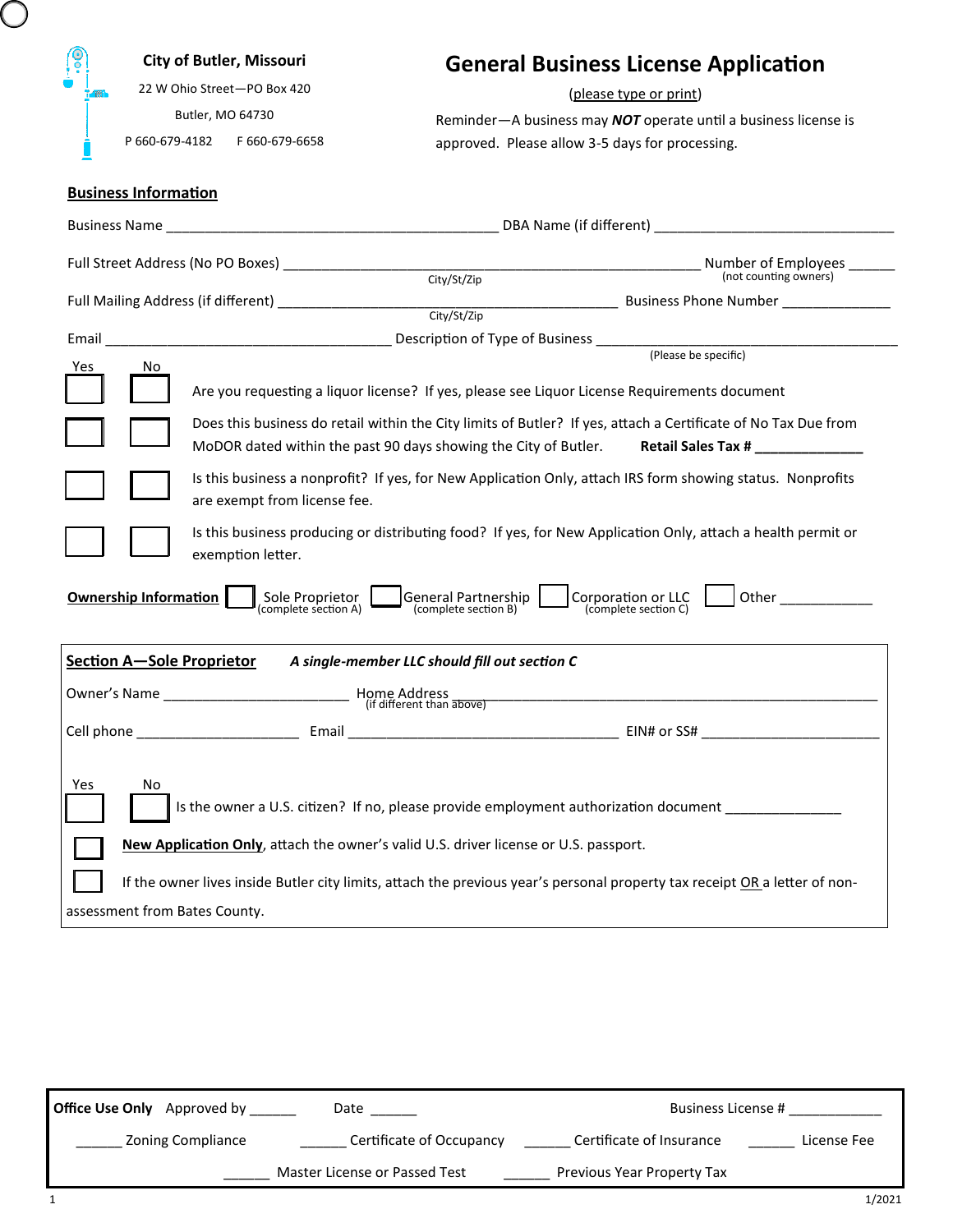| <b>Section B-General Partnership</b>                                                                                            | A limited partnership (LP) should fill out section C                                                                                                                                                                                                     |
|---------------------------------------------------------------------------------------------------------------------------------|----------------------------------------------------------------------------------------------------------------------------------------------------------------------------------------------------------------------------------------------------------|
| #1 Owner's Name __________________________________ Home Address ______                                                          |                                                                                                                                                                                                                                                          |
|                                                                                                                                 | (if different than above)                                                                                                                                                                                                                                |
| No<br>Yes                                                                                                                       | Is the owner a U.S. citizen? If no, please provide employment authorization document ______________                                                                                                                                                      |
|                                                                                                                                 | New Application Only, attach owner #1's valid U.S. driver license or U.S. passport.                                                                                                                                                                      |
|                                                                                                                                 | If the owner #1 lives inside Butler city limits, attach the previous year's personal property tax receipt OR a letter of non-                                                                                                                            |
| assessment from Bates County.                                                                                                   |                                                                                                                                                                                                                                                          |
| $\bullet$ #2 $\bullet$                                                                                                          |                                                                                                                                                                                                                                                          |
|                                                                                                                                 |                                                                                                                                                                                                                                                          |
| No<br>Yes                                                                                                                       |                                                                                                                                                                                                                                                          |
|                                                                                                                                 | Is the owner a U.S. citizen? If no, please provide employment authorization document ______________                                                                                                                                                      |
|                                                                                                                                 | New Application Only, attach owner #2's valid U.S. driver license or U.S. passport.                                                                                                                                                                      |
|                                                                                                                                 | If the owner #2 lives inside Butler city limits, attach the previous year's personal property tax receipt OR a letter of non-                                                                                                                            |
| assessment from Bates County.                                                                                                   |                                                                                                                                                                                                                                                          |
| Section C-Corporation or LLC (Circle one)                                                                                       | New Application Only, attach a Certificate of Good Standing                                                                                                                                                                                              |
|                                                                                                                                 | from the Missouri Secretary of State (Inc.) or a Certificate of Authority                                                                                                                                                                                |
|                                                                                                                                 | $(LLC)$ .                                                                                                                                                                                                                                                |
| Please list principal officers/members (e.g., Presi-<br>dent, VP, Secretary) OR you may attach your Missouri Secretary of State |                                                                                                                                                                                                                                                          |
| Registration form showing officers/members/positions.                                                                           |                                                                                                                                                                                                                                                          |
| 1.                                                                                                                              |                                                                                                                                                                                                                                                          |
| 2.                                                                                                                              |                                                                                                                                                                                                                                                          |
| 3.                                                                                                                              |                                                                                                                                                                                                                                                          |
|                                                                                                                                 |                                                                                                                                                                                                                                                          |
|                                                                                                                                 | Name of local emergency contact (KC Metro area) for a business physically located in Butler ________________________                                                                                                                                     |
|                                                                                                                                 |                                                                                                                                                                                                                                                          |
| Additional Information of CONSTRUCTION BUSINESSES ONLY                                                                          |                                                                                                                                                                                                                                                          |
| written test.                                                                                                                   | If the business does electrical, plumbing, or HVAC work, attach a copy of the master certificate or proof of passing a                                                                                                                                   |
| not less than \$500,000. City of Butler must be listed as additional insured.                                                   | If you are a contractor in the construction industry, attach a certificate of insurance (COI) showing liability coverage of                                                                                                                              |
|                                                                                                                                 | If you are a contractor in the construction industry and have one or more employees (not counting owners), attach a<br>COI showing workers' compensation coverage. City of Butler must be listed as additional insured.                                  |
|                                                                                                                                 | If you are exempt from Workers' Compensation Coverage                                                                                                                                                                                                    |
|                                                                                                                                 | I hereby certify that the business described in this application is exempt from the requirements of the Missouri Workers'<br>Compensation Law and, therefore, per RSMO Chapter 287.061, is not required to provide the City with a Workers' Compensation |
| COI but is signing this statement of exemption.                                                                                 |                                                                                                                                                                                                                                                          |
|                                                                                                                                 |                                                                                                                                                                                                                                                          |